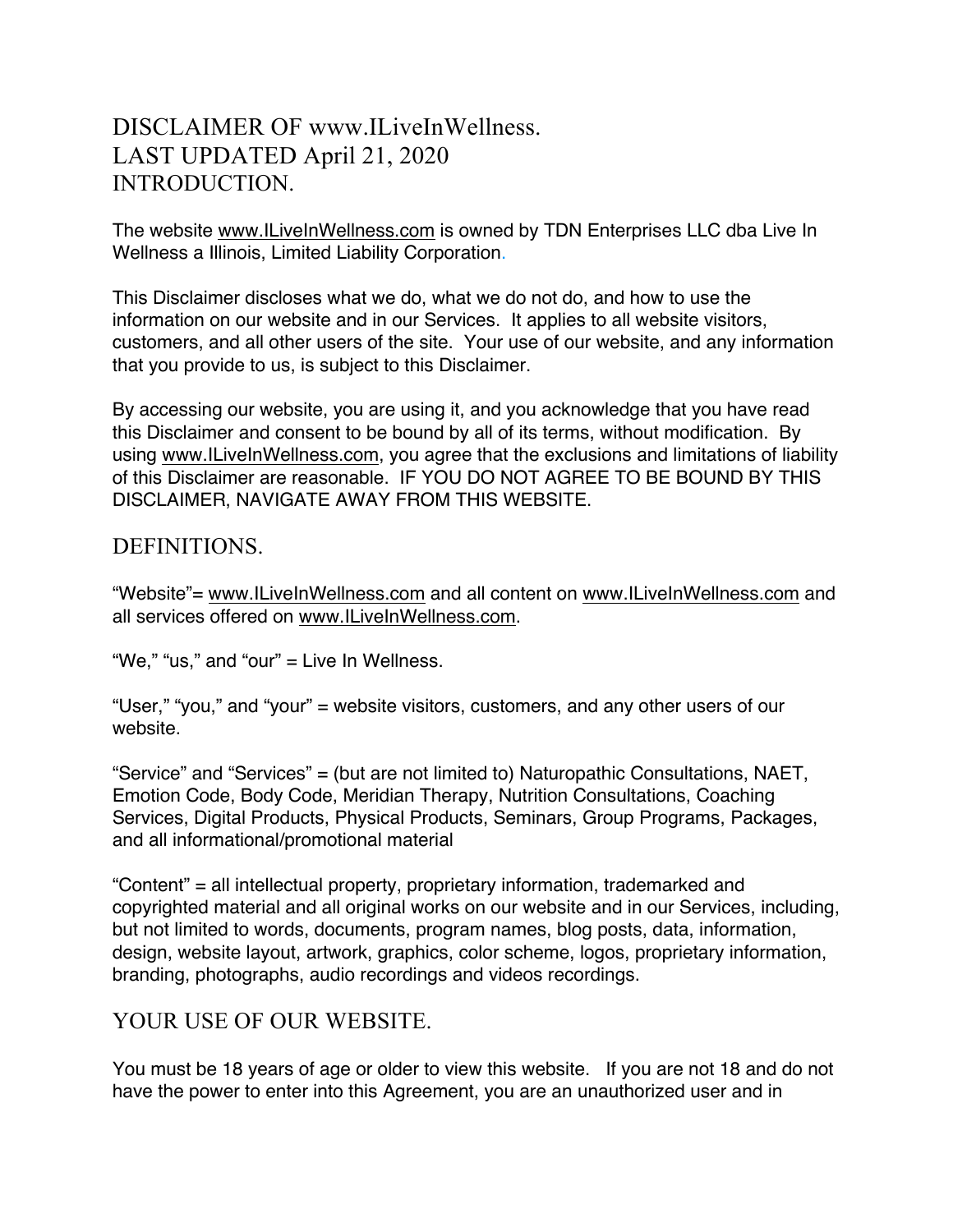violation of this Agreement. By using our website, you affirm that you are 18 years of age or older.

#### THE PURPOSE OF OUR WEBSITE.

Naturopathic Consultations, NAET, Emotion Code, Body Code, Meridian Therapy, Nutrition Consultations, Coaching Services, Digital Products, Physical Products, Seminars, Group Programs, Packages, and all informational/promotional material is for informational and educational purposes only and is not to be perceived or relied upon, in any way, as medical, mental health, business, financial or legal advice. All suggestions and recommendations are purely informational and educational, intended as a self-help tool only. If you act upon any suggestion or recommendation on our website, you acknowledge and agree, it is solely at your own risk, with no liability on our part.

Nothing on our website is intended to be a substitute for professional advice of a physician, naturopathic physician, nurse practitioner, physician's assistant, psychologist, psychiatrist, therapist, counselor, mental health practitioner, licensed dietitian, other licensed or registered healthcare professional, accountant, lawyer, financial advisor, or any other expert.

# YOUR CONDUCT ON OUR WEBSITE.

You acknowledge and agree that any decision you make to view or use any information on our website, whether free or for purchase, is voluntary and you are solely responsible for your results. Under no circumstances will Live In Wellness be liable to you, or anyone else, for any damages. You acknowledge and agree that all of the information on our website is general information only, we are unaware of your specific situation and you are solely responsible for your health, your well-being, your business, your finances and your life.

You acknowledge and agree that our website may not be suitable for all persons, businesses, locations, or specific situations. We make no guarantees regarding the content presented on our website and your results or success whether legal, medical, financial or otherwise, with applying it.

You agree that any information you provide to us, including your name, email address and payment information, should you purchase Services, will be accurate and up to date. If information you provide to us proves to be inaccurate, it may constitute a legal violation and you acknowledge that you will be financially and legally responsible for any consequences that result.

NOT LEGAL, BUSINESS OR FINANCIAL ADVICE.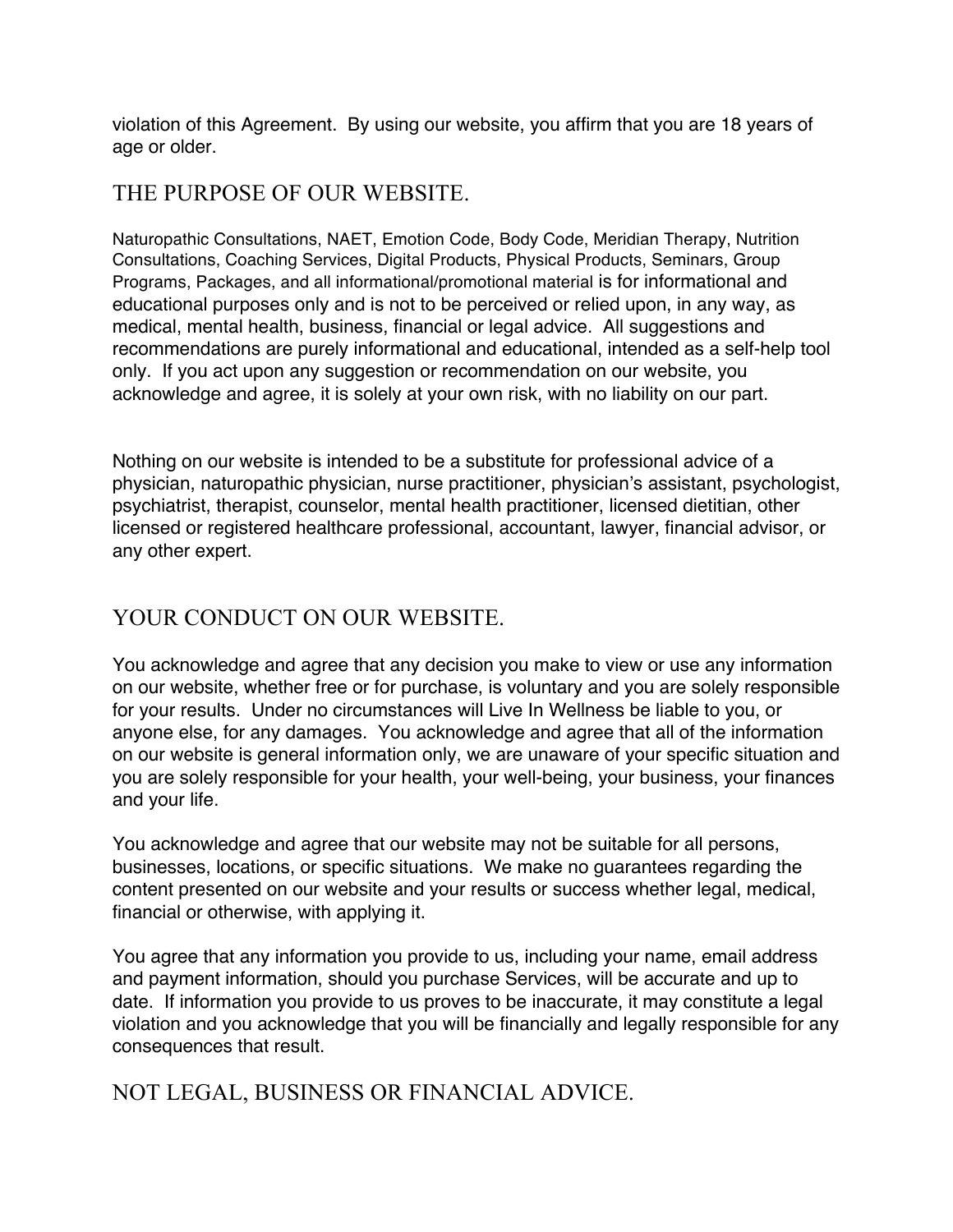Nothing on www.ILiveInWellness.com constitutes, or is intended to constitute financial, business or legal advice. You acknowledge and agree that Amber Boyles-Pellock is not an accountant, financial advisor, lawyer or other licensed business professional and is not acting as such. You are encouraged to consult with a licensed legal or financial professional for advice regarding your specific situation.

## NOT MEDICAL ADVICE.

Nothing on www.ILiveInWellness.com constitutes, is intended to constitute or should be relied upon as medical advice. You acknowledge and agree that Amber Boyles-Pellock is not a physician, naturopathic physician, nurse practitioner, physician's assistant, therapist, counselor, mental health practitioner, licensed dietitian, or other licensed healthcare professional and is not acting as such. You acknowledge and agree that Amber Boyles-Pellock is assisting you only in the capacity as a Traditional Naturopath, not as a licensed healthcare professional.

Our website is for educational and informational purposes only. Nothing on our website is intended to be a substitute for consultation, diagnosis, treatment or other professional medical advice from a healthcare professional, nor is it designed to provide you with a medical diagnosis, treatment or other medical services.

YOU ACKNOWLEDGE AND AGREE THAT WE DO NOT DIAGNOSE, TREAT, HEAL, CURE OR PREVENT ANY ILLNESS, MEDICAL CONDITION OR MENTAL OR EMOTIONAL CONDITION AND NOTHING ON OUR WEBSITE IS INTENDED TO DIAGNOSE, TREAT, HEAL, CURE OR PREVENT ANY ILLNESS, MEDICAL CONDITION OR MENTAL CONDITION.

You are encouraged to consult with a licensed healthcare professional regarding your specific situation before using any information on our website or in our Services including, taking any herbal, nutritional, or homeopathic supplement, making any dietary changes, engaging in an elimination diet, detox or cleanse, any ancillary service such as sauna, foot detox, biomat, VBX, or braintap session, performing physical exercises, mental exercises, deep breathing exercises, participating in any other aspect of a food, diet or lifestyle program, etc.

You are strongly encouraged to carefully read all labels and information provided by the manufacturer on any products you purchase from our website. Our website has not been evaluated by the Food and Drug Administration.

We assume that anyone choosing to implement any information on our website has obtained prior medical clearance from a licensed or registered healthcare professional who has declared them sufficiently healthy, and determined that the information on our website is appropriate and useful for them.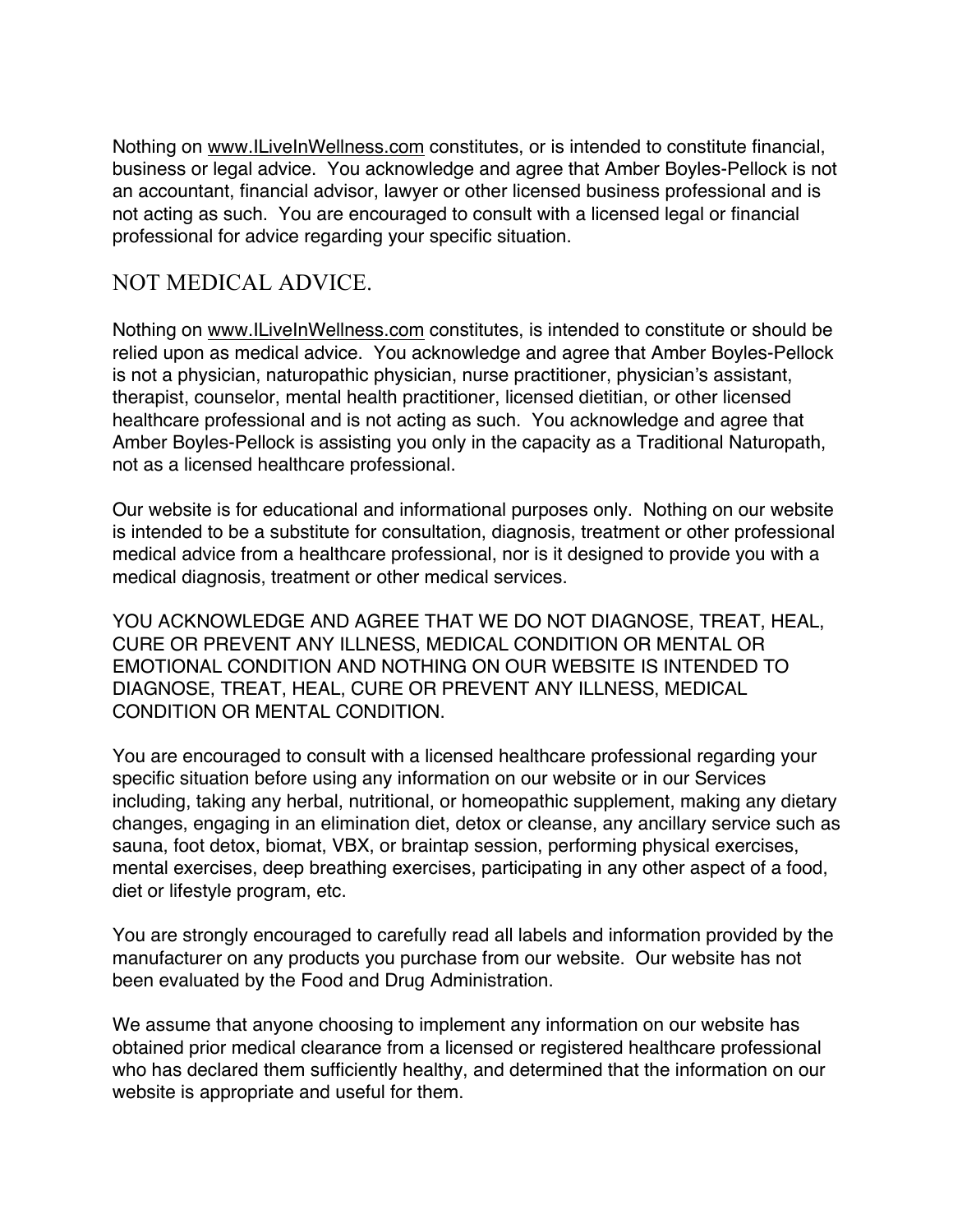Do not disregard professional medical advice or delay seeking professional advice because of information you have read on our website, or received from us. Do not stop taking any medications without speaking to your physician, naturopathic physician, nurse practitioner, physician's assistant, therapist, counselor, mental health practitioner, licensed dietitian, or other licensed or registered healthcare professional. Do not use or apply any of the information on our website if you are pregnant or nursing. Do not use information contained on our website as a tool for the self-diagnosis or other diagnosis of a health condition or the prescription of medication. Never disregard professional medical advice or delay in seeking professional medical advice because of anything on our website. If you have or suspect that you have a medical or mental health issue, contact your own health care provider promptly. You acknowledge and agree that your use and application of any information provided on this website does not create a doctor-patient relationship between us.

Our role is to support you in reaching your goals, but your success depends on your own ability to take control of your health. You acknowledge and agree that any decision you make to use any information on our website is voluntary, at your own risk, and you are solely responsible for your results.

# LIFE AND LIFESTYLE ADVICE ONLY.

The information on our website is for educational and informational purposes only for those who are seeking more natural methods of health and wellness. You acknowledge and agree that Amber Boyles-Pellock is assisting you only in the capacity as a Traditional Naturopath, not as a licensed professional. Nothing on our website is intended to be a substitute for working with a licensed medical professional. If you need medical advice you are encouraged to consult with your physician, or licensed mental heath professional. Coaching is in no way to be construed as psychological counseling, therapy or medical advice. Our website is intended to provide you with tools to implement and use in your own life for health and self-help, in the areas pertaining to mind, body, and spirit.

Live In Wellness does not guarantee that you will obtain any results using our Content. Our role is to support you in reaching your goals, but your success depends on your own ability to take control of your health. You acknowledge and agree that any decision you make to use any information on our website is voluntary, at your own risk, and you are solely responsible for your results.

#### TESTIMONIALS.

All testimonials posted on www.ILiveInWellness.com have been provided voluntarily, are factual and reflect the real life experiences of users of our Services. You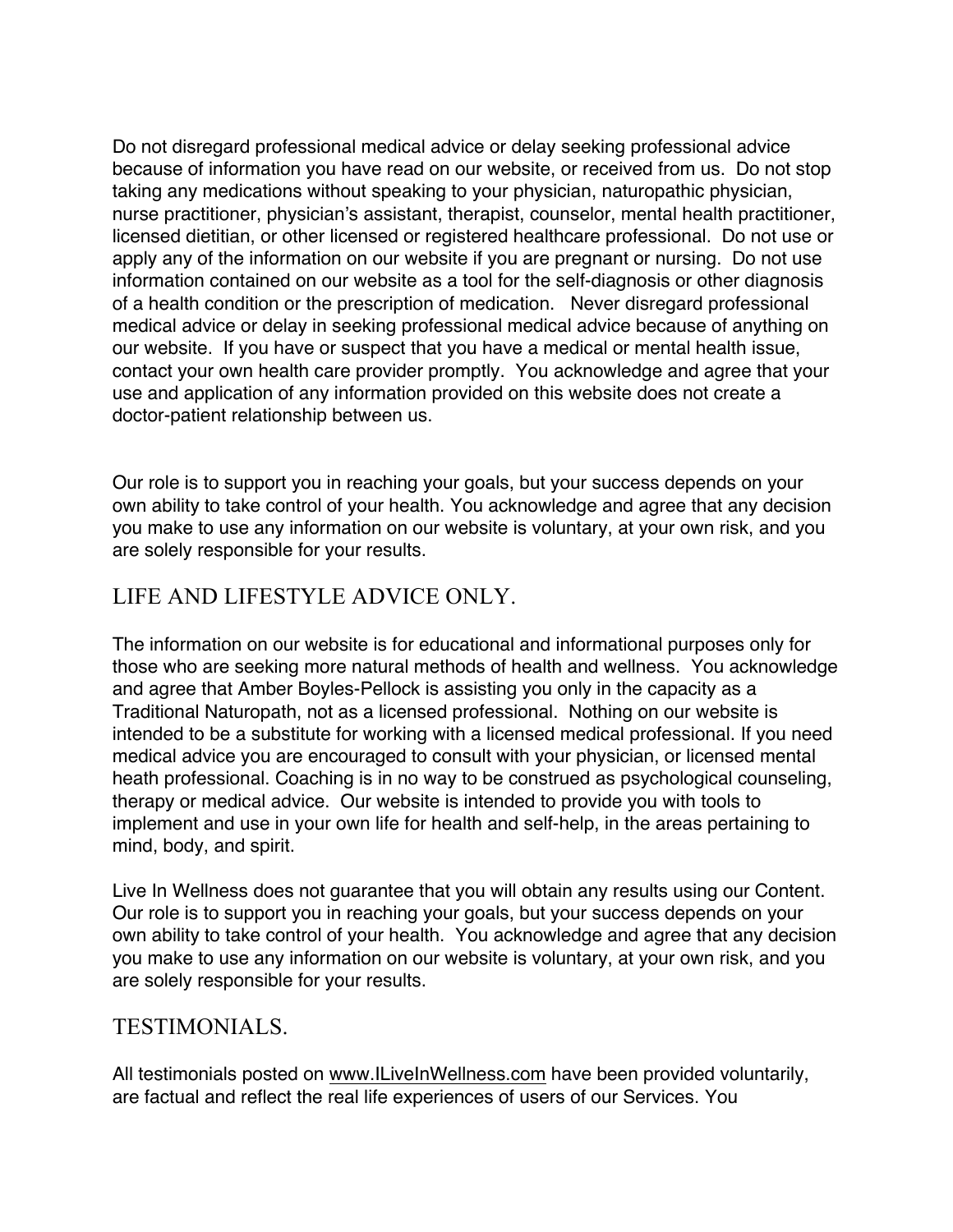acknowledge and agree that these testimonials are not a guarantee that you will have the same or similar results.

### AFFILIATES.

We may promote, market, share or sell services, products or programs created by other individuals or business. We may partner, promote, become an affiliate of or joint venture with other individuals or businesses. Any such promotion will always be for individuals, services, programs or products that we feel confident align with ours and will provide high value for our visitors, users and customers. In exchange for such promotion, we may receive financial compensation or other payment. You agree to use your own judgment to decide whether to participate in or purchase these programs, products or services and agree that we have no involvement in that decision. You acknowledge and agree that we have no liability of any kind regarding your participation or purchase of programs, products or services that we promote on our website and agree to hold us harmless in any event.

### THIRD PARTIES.

www.ILiveInWellness.com may contain links to third party websites and resources. You acknowledge and agree that we are not responsible or liable for the functionality, accuracy, content and policies of these third party websites or resources. A link on our website to a third party website or resource does not imply any endorsement by, affiliation with, or approval of that third party website and its resources.

You acknowledge and agree that we are not liable or responsible for any damages or injuries which result from your use or non-use of information on our website written by a third party, and you agree to release us from any and all claims which result.

You acknowledge and agree that we are not liable for any defamatory, offensive or illegal conduct of any other website participant or user, including you.

### PERSONAL RESPONSIBILITY AND ASSUMPTION OF RISK.

You acknowledge and agree that it is solely your responsibility to determine the risks of using our website. You acknowledge and agree that your use our website is at your own risk and further acknowledge and agree that you assume all risks. As with all situations, there are sometimes unknown individual risks and circumstances that can arise during use of our website which cannot be foreseen, and may influence results.

Our website is for informational and educational purposes only, merely to provide you with education and tools. You acknowledge and agree that any suggestions or recommendations on our website are to be taken at your own risk, with no liability on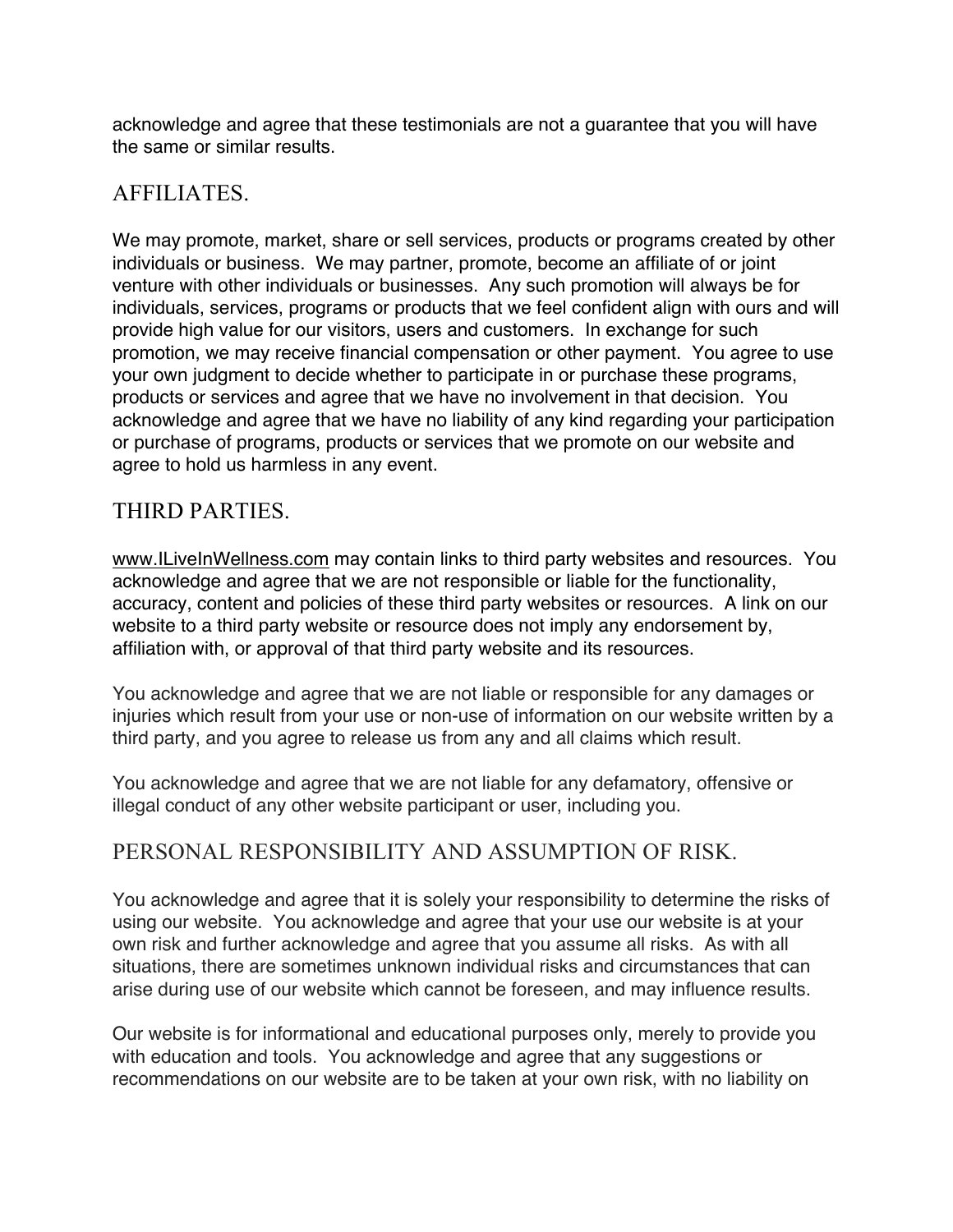our part. You acknowledge and agree that you are solely responsible for your own actions, decisions and results based on the use, misuse or non-use of our website.

#### YOUR RIGHT TO CONSULT A LAWYER.

You explicitly acknowledge and agree that you have the right to consult an attorney before visiting and using our website, purchasing our services, or agreeing to be bound by this Disclaimer.

#### WARRANTIES.

WE MAKE NO WARRANTIES REGARDING OUR WEBSITE OR ITS CONTENT. YOU ACKNOWLEDGE AND AGREE THAT OUR WEBSITE AND ITS CONTENT ARE PROVIDED "AS IS" AND WITHOUT WARRANTIES OF ANY KIND, EITHER EXPRESS OR IMPLIED. TO THE FULLEST EXTENT PERMITTED BY LAW, WE DISCLAIM ALL WARRANTIES, EXPRESS OR IMPLIED, INCLUDING, BUT NOT LIMITED TO, IMPLIED WARRANTIES OF MERCHANTABILITY, FITNESS FOR A PARTICULAR PURPOSE, AND NON-INFRINGEMENT. WE DO NOT WARRANT THAT THE WEBSITE OR ITS CONTENT WILL BE FUNCTIONAL, UNINTERRUPTED, CORRECT, COMPLETE, APPROPRIATE, OR ERROR-FREE, THAT DEFECTS WILL BE CORRECTED, OR THAT ANY PART OF THE WEBSITE OR CONTENT ARE FREE FROM VIRUSES OR OTHER HARMFUL COMPONENTS.

SHOULD YOU CHOOSE TO USE OUR WEBSITE OR PURCHASE OUR SERVICES, YOU ACKNOWLEDGE AND AGREE THAT YOUR DECISION IS VOLUNTARY AND WE MAKE NO GUARANTEES OR WARRANTIES, EXPRESS OR IMPLIED, REGARDING THEIR SPECIFIC APPLICABILITY TO YOUR HEALTH, YOUR BUSINESS, YOUR FINANCES, OR YOUR LIFE, AND YOU AGREE TO HOLD US HARMLESS FROM ANY DIRECT OR INDIRECT DAMAGES OR HARM AS A RESULT OF YOUR CHOICE TO PURCHASE AND USE SUCH SERVICES AND THE INFORMATION CONTAINED IN THEM, AND YOU HEREBY RELEASE US FROM ANY AND ALL CLAIMS RELATING TO SUCH USE WHETHER KNOWN NOW OR DISCOVERED IN THE FUTURE. YOU ACKNOWLEDGE AND AGREE THAT WE ARE NOT RESPONSIBLE FOR ANY RESULT FROM YOUR USE OF OUR CONTENT, INCLUDING YOUR MENTAL, PHYSICAL OR FINANCIAL HEALTH, AND WE ARE NOT LIABLE FOR ANY DAMAGES OR LOSSES INCURRED AS A RESULT OF YOUR USE OR RELIANCE ON OUR CONTENT. YOU ALSO AGREE TO HOLD US HARMLESS FOR ANY DAMAGES, WHETHER DIRECT OR INDIRECT THAT MAY RESULT FROM ANY USE OR RELIANCE ON OUR WEBSITE OR ITS CONTENT AND YOU HEREBY RELEASE US FROM ANY AND ALL CLAIMS RELATING TO SUCH USE WHETHER KNOWN NOW OR DISCOVERED IN THE FUTURE.

ERRORS AND OMISSIONS.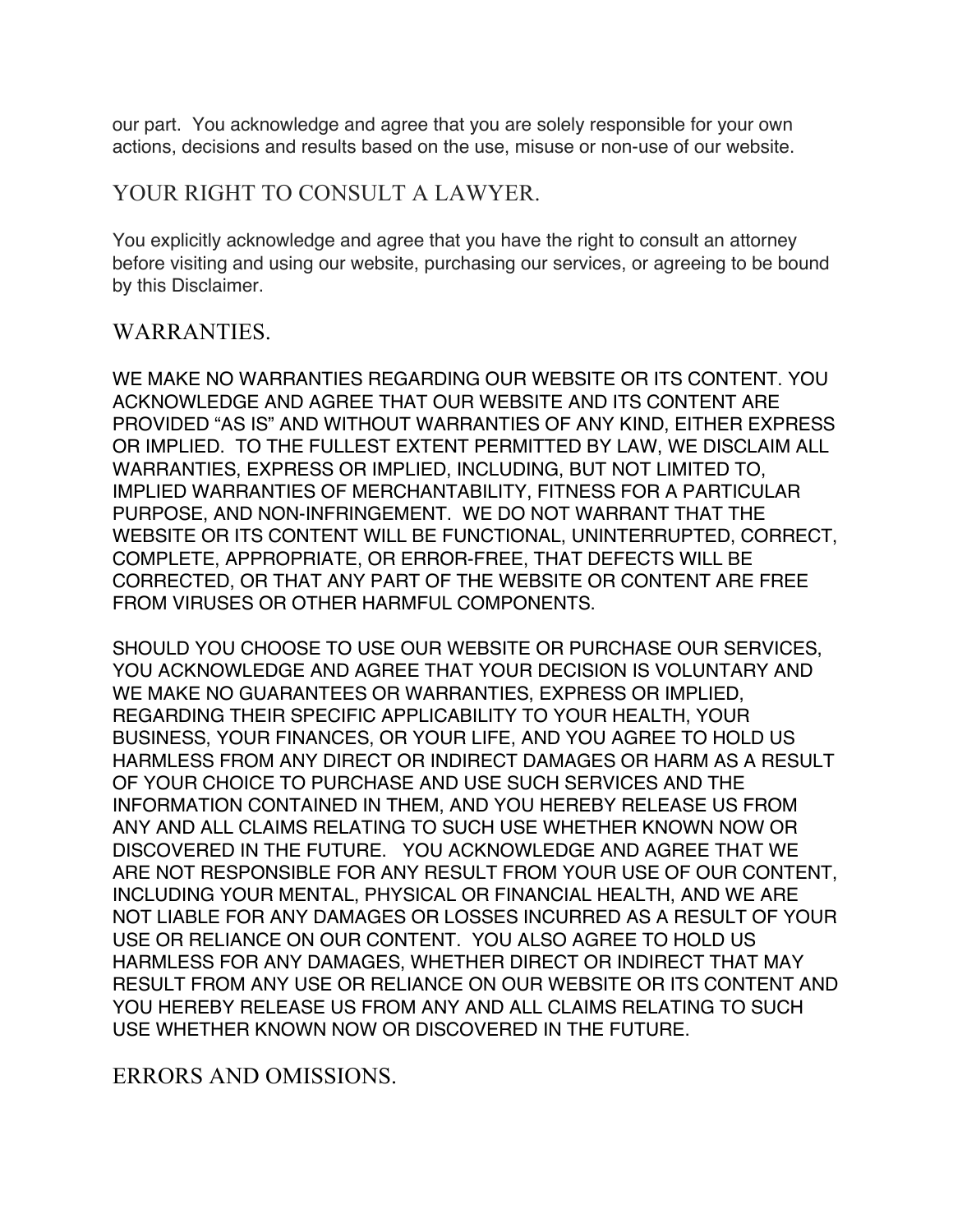We strive to include the most up-to-date and accurate information on our website. However, because scientific, technology, law and business practices are always changing, we cannot guarantee the accuracy of our website. You acknowledge and agree that information contained on our website may inadvertently include inaccuracies, errors or omissions and we are not liable in any way for any damages that are a direct or indirect result of these inaccuracies, errors or omissions.

## LIMITATION OF LIABILITY.

You expressly agree that Live In Wellness and Amber Boyles-Pellock will not be liable to you, or to any other individual, company or entity, for any type of harm, injury or damages, including direct, indirect, special, incidental, equitable or consequential loss or damages, resulting from or perceived to result from the use or non-use of, reliance on or inability to use our website.

You acknowledge and agree that we are not liable or responsible in any way for accidents, delays, injuries, harm, loss, damage, death, physical or mental condition, loss of profits, revenues, clients, income, anticipated income, projected income or sales, personal or business interruptions, misapplication of information, loss of data, computer failures, computer viruses, technical problems, defects, or delays, loss of goodwill, wasted time or any other loss or damage of any kind, however and whether caused by negligence, breach of contract, or otherwise, even if foreseeable due to any act or default by us or anyone acting as our agent, consultant, affiliate, joint venture partner, employee, shareholder, director, staff, team member, or otherwise affiliated with our website.

To the fullest extent of the law, we expressly exclude liability for any damages, losses or injuries you incur in connection with our website. In the states that do not allow the exclusion or limitation of liability for damages, our liability is limited to the fullest possible extent permitted by law. In no event shall Live In Wellness's cumulative liability to you for all damages, losses or causes of action exceed the total purchase price from us, and if no purchase has been made by you, in no event shall Live In Wellness's cumulative liability to you for all damages, losses or causes of action exceed one hundred dollars (\$100).

By using our website, you expressly agree to absolve Live In Wellness and Amber Boyles-Pellock of any liability or loss that you or any other person may incur from the use or non-use of our website. You further agree to absolve anyone acting as an agent, consultant, affiliate, joint venture partner, employee, shareholder, director, staff, team member, or anyone otherwise affiliated with our business in any way of any liability for any loss, damage or injury that you or any other person may incur as a result of the use or non-use, whether direct or indirect of our website.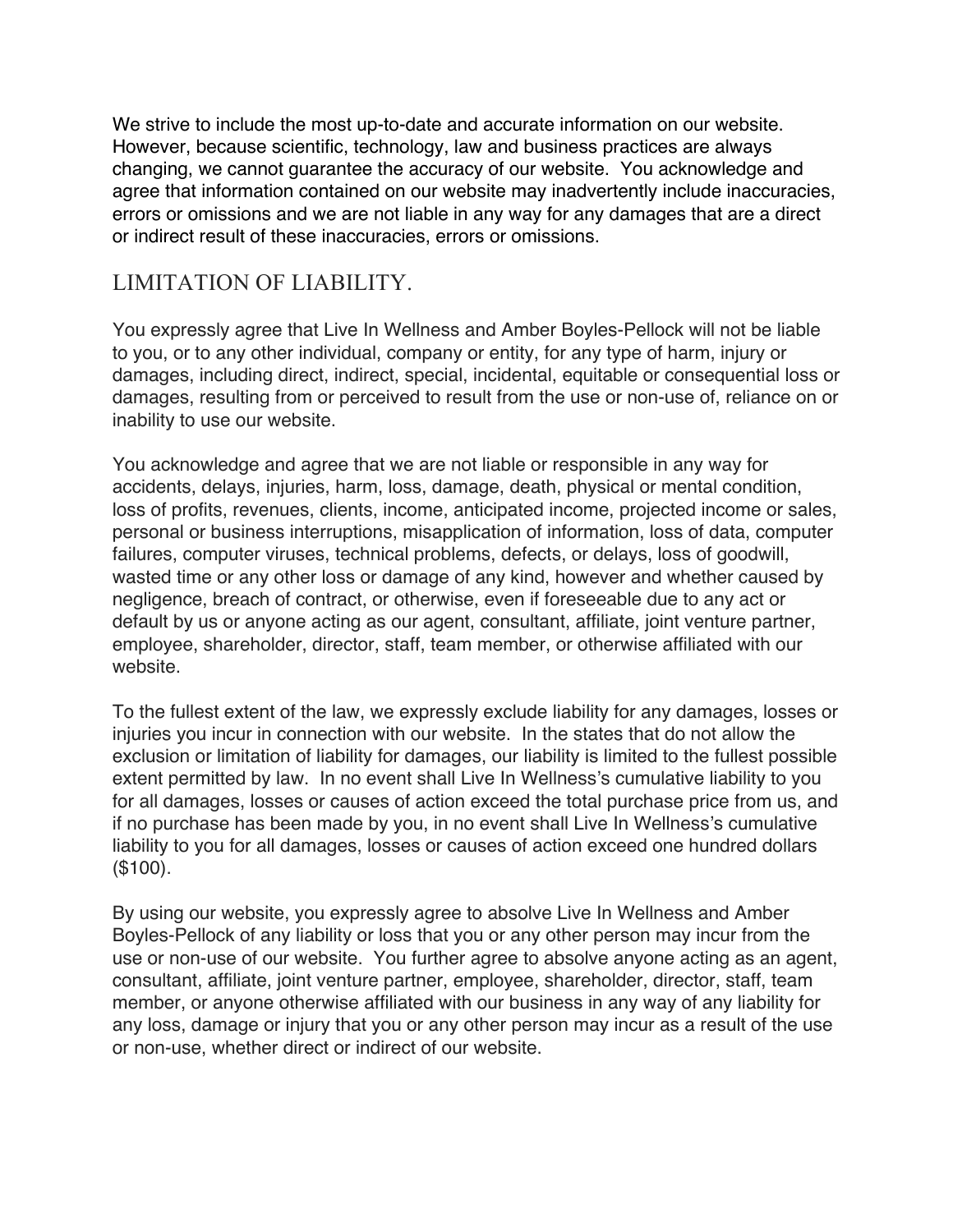You expressly agree not to make any claims against Live In Wellness and Amber Boyles-Pellock.

By accessing and using our website, you agree to this limitation of liability and release Live In Wellness and Amber Boyles-Pellock from any and all claims.

## INDEMNIFICATION.

You agree at all times to indemnify, defend and hold harmless Live In Wellness as well as our affiliates, agents, contractors, officers, directors, shareholders, employees, joint venture partners, successors, transferees, assignees, licensees or any other party associated with us, from and against any and all losses, damages, settlements, liabilities, costs, charges, assessments and expenses, as well as third party claims and causes of action, including, without limitation, attorneys' fees and expenses, arising out of or related to our website, or any breach by you of any obligation, warranty, representation or covenant in this Disclaimer or in any other agreement with us. You acknowledge and agree that you will provide us with such assistance, without charge, as we may request in connection with any such defense, including, without limitation, providing us with such information, documents, records and reasonable access to you, as we deem necessary. You agree to cooperate fully and reasonably as required by us, in the defense of any claim. Notwithstanding the foregoing, we retain the right to settle, compromise and pay any and all claims, demands, proceedings, suits, actions or causes of action which are brought against us. You agree not to settle any third party claim or waive any defense without our prior written consent.

### SEVERABILITY.

If any term, provision, covenant, or condition of this Disclaimer is construed to be invalid, void, or unenforceable under applicable law, the other provisions of this Disclaimer shall remain in full force and effect, and shall in no way be affected, impaired, or invalidated.

If any provision of this Disclaimer is found to be unenforceable, the other provisions shall in no way be affected.

### CHANGES TO THIS DISCLAIMER.

We reserve the right, at our sole discretion to change, modify or otherwise alter this Disclaimer at any time. You acknowledge and agree that the burden is solely yours to routinely check this Disclaimer for updates. Such changes will be in effect immediately after being posted on this page. You acknowledge and agree that your continued use of this website after we post any modifications to this Disclaimer will establish your acknowledgment of the modifications and your consent to them, whether or not you